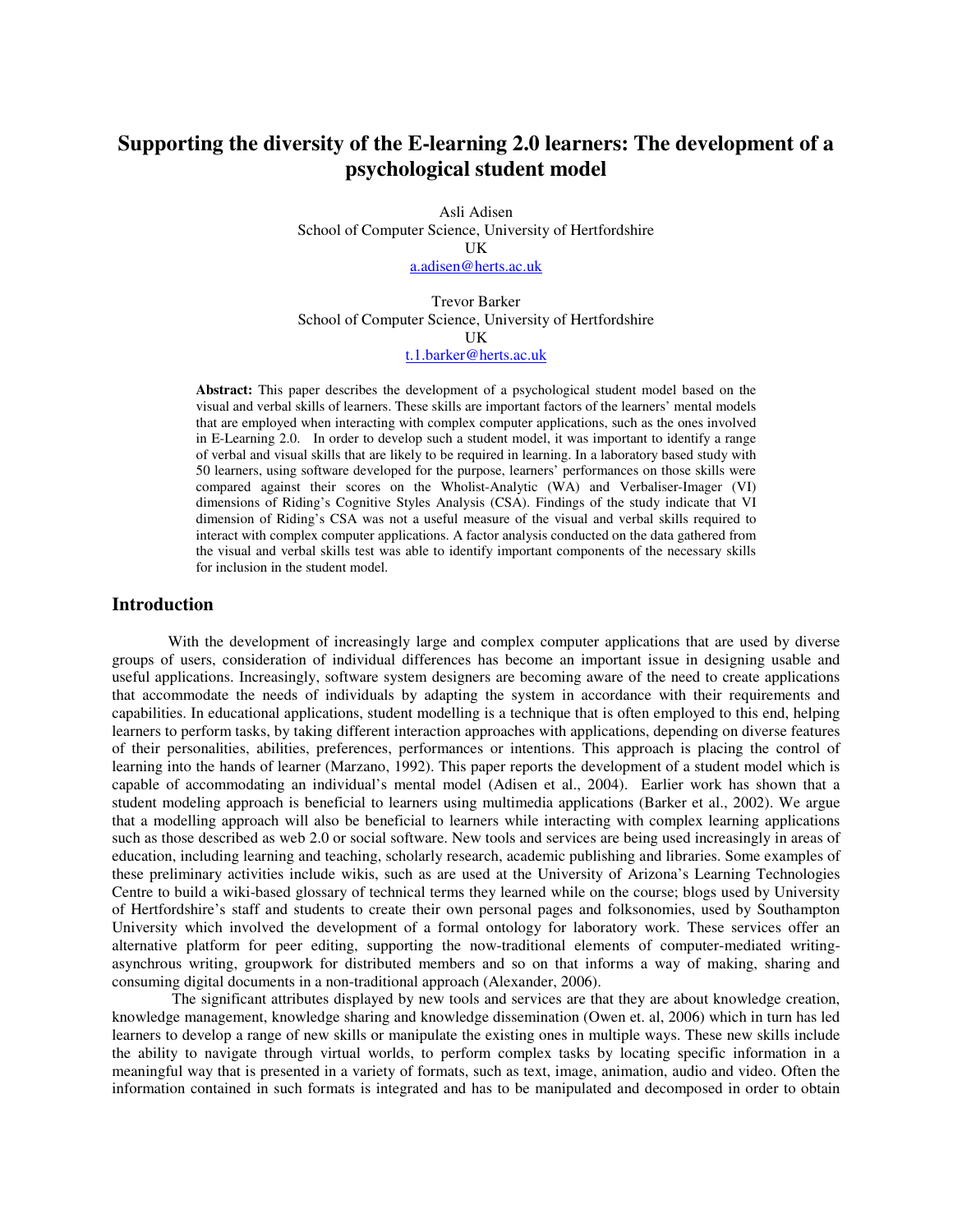meaning. According to Alexander (2006), education is more like a conversation and learning content is something you perform some kind of operation on rather than "just reading" it.

The skills required to interact with complex applications are often very different from the traditional working and learning skills that served computer users in the past. It is argued that a new set of visual and verbal skills are important characteristics of a student's natural mental model which is important in organizing processing and communicating information while interacting with computers. According to Schnotz, et al. (2002), texts and graphics are complementary sources of information insofar as they contribute in different facets in the construction of a domain based mental model. For these reasons it was decided to establish a student model that accommodates different levels of visual and verbal abilities.

To this end, it was essential to understand the different visual and verbal skills required to undertake complex tasks on computer applications. Important visual and verbal skills, shown in Tables 1 and 2, were identified based on the understanding of the complexity of modern computer interaction, a review and evaluation of existing tests as well as the information provided in the literature (Hegarty, 1992, Kozhevnikov et al., 2003).

Having identified potential candidates for the student model, the next key task was to measure these skills in learners and to test the validity of these measures in the context of the intended use for the appropriate domain. It is claimed that Riding's CSA Test is an important test of verbal and visual ability along a Verbaliser-Imager dimension, as well as the cognitive skills of learners along the Wholist-Analytic dimension (Riding 1991a, 1991b). This computer-based test was a good candidate to be included in the student model since it was reported to be simple and easy to administer and an objective measure of an individual's skills along two important dimensions (Riding, 1997). In order to evaluate the potential of Riding's CSA test, empirical laboratory based studies were undertaken to relate Riding's measures along the Verbaliser-Imager (VI) and Wholist-Analytic (WA) dimensions to the new skills identified.

Table 1. Important visual skills required to undertake complex tasks

| Remember an image and compare with the one seen earlier                      |
|------------------------------------------------------------------------------|
| Compare an image with one present on the screen at the same time             |
| Remember details of an image not present                                     |
| Ask learners whether they adopt a $V$ or I strategy – hypothetical           |
| Measure whether learners adopt a $V$ or I strategy – actual task             |
| Ask learners whether they adopt a W or A strategy - hypothetical and actual  |
| Analyze information contained in a graph or chart                            |
| Remember verbal instructions about an image not present and perform task     |
| Remember verbal instructions about an image present and perform task         |
| Remember and estimate the size of an image not present                       |
| Rotate and manipulate an image present on the screen                         |
| Remember objects in an image not present and compare to other similar images |

Table 2. Important verbal skills required to undertake complex tasks

| Answer a question related to a passage that is present on the screen     |
|--------------------------------------------------------------------------|
| Answer a question related to a passage that is not present on the screen |
| Answer questions regarding a passage listened to                         |
| Complete the sentences with the most appropriate choice given            |
| Find the analogies between words                                         |
| Find the antonyms of the given words                                     |
| Find the synonyms of the given words                                     |
| Answer some questions that requires analytical skills                    |
| Remember the words that were presented on the screen                     |
| Remember the words that were listened to                                 |
| Answer some questions regarding verbal instructions                      |

# **Method**

The sample in this study consisted of 50 paid volunteer participants (26 male, 24 female) who were mainly undergraduate and postgraduate students of the University of Hertfordshire. All participants were native English speakers with normal eyesight. Ages ranged from 18 to 54 (mean age=22.16).

Two computer applications intended to measure the skills presented above were developed, the verbal and visual skills tests. These tests required learners to perform tasks similar to those required when using complex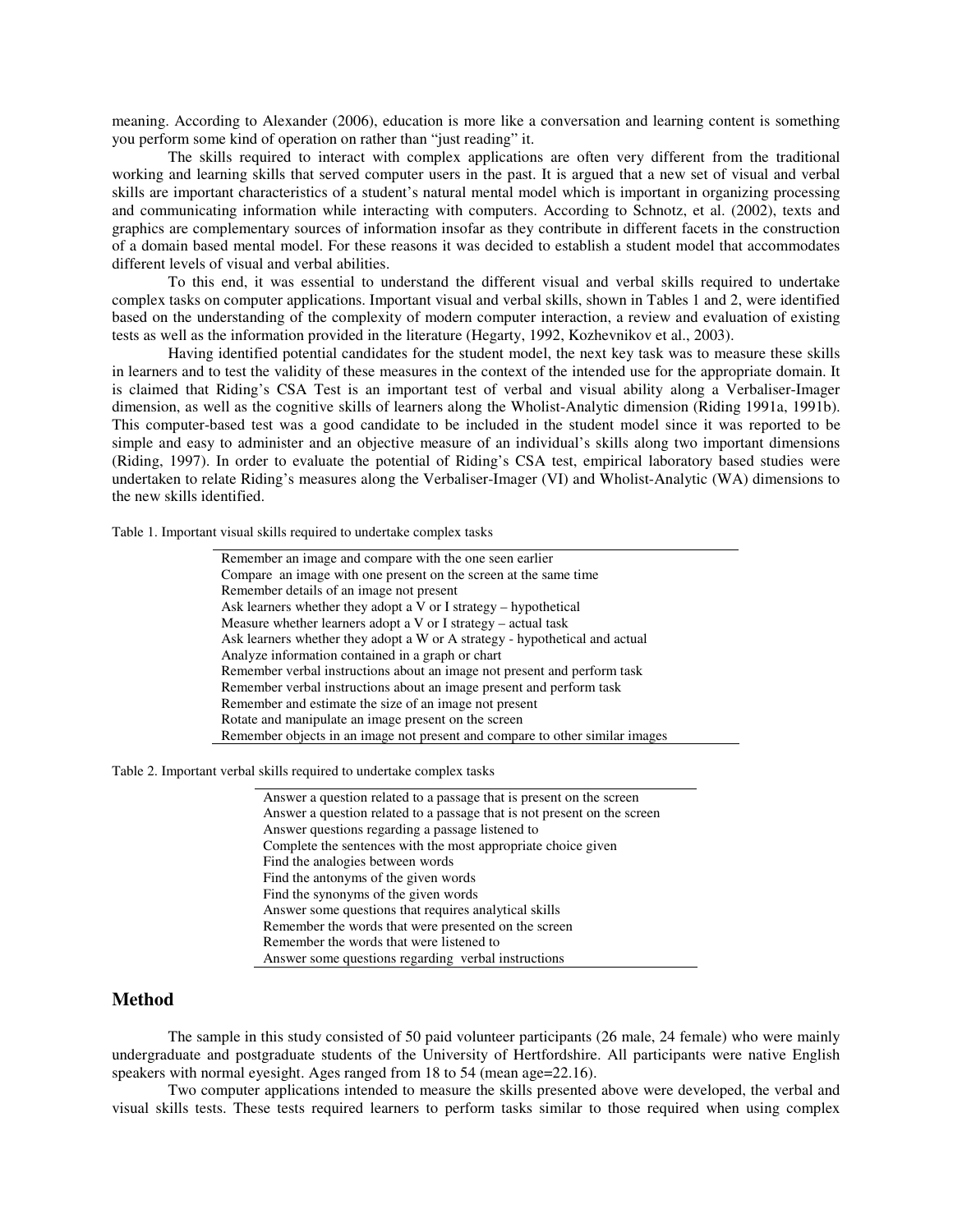computer applications. Performance on the tests was measured and recorded in order to be compared with the performance of participants on Riding's CSA test.

Participants were allocated to take the visual skills test, verbal skills test and Riding's CSA Test in a random order, with a short break in between in order to allow for bias, learning and effects of fatigue.

#### **Results**

The scores obtained for Riding's CSA test [Table 3] were mostly similar to reported studies (Riding, 1997). To test the independence of the Riding's WA and VI dimensions, Pearson's PM correlation was performed on the summarized scores. The value of the correlation coefficient ( $r=-0.063$ ,  $N=50$ ,  $p=0.67$ ) in Table 4 supports the assumption of independence between the WA and VI dimensions. Any relationships between then can be ascribed to chance alone.

Table 3. Summary of the results obtained in Riding's CSA Test.

|    | N  | <b>Minimum</b> | <b>Maximum</b> | Mean | <b>Std. Deviation</b> |
|----|----|----------------|----------------|------|-----------------------|
| WA | 50 | 0.73           | 3.04           | 1.23 | 0.45                  |
| VI | 50 | 0.69           | 1.54           |      | 0.18                  |

Table 4. Pearson's correlation on the summarized scores obtained from CSA test

|                     | <b>WAxVI</b> |
|---------------------|--------------|
| Pearson Correlation | 0.63         |
| Sig, (2-tailed)     | 0.66         |
| N                   | 50           |

Pearson's PM correlation was performed on the data gathered from CSA Test results and Visual Skills Test, Verbal Skills Test results to investigate the significance of any relationships between them. Table 5 shows the relationship between the mean time taken to answer a question in the visual skills test (Mean TIME) and the total score obtained (ACC), with the WA and VI scores obtained in the CSA Test. The results of this analysis show a significant positive correlation between the WA dimension and the total score obtained (ACC) from the visual skills test (correlation is significant at the 0.01 level). This suggests that the Wholists were more likely to give correct responses in visual skills test. No other significant correlations were found. Table 6 shows the relationship between the mean time taken to answer a question in verbal skills test (Mean TIME) and the total score obtained (ACC), with the WA and VI scores obtained in the CSA Test. The results of this analysis showed no significant correlations between any of the variables.

Table 5. Pearson's PM correlation showing the correlation between accuracy of responses, mean time taken to answer a question in the visual skills test and Riding's WA and VI scores

| Variable    |                     | Mean<br><b>TIME</b> | ACC     | WA      |      |
|-------------|---------------------|---------------------|---------|---------|------|
| Mean        | Pearson Correlation |                     | $-0.48$ | $-0.75$ | 0.36 |
| <b>TIME</b> | $Sig. (2-tailed)$   | ٠                   | 0.73    | 0.60    | 0.80 |
| <b>ACC</b>  | Pearson Correlation | $-0.48$             |         | 0.37    | 0.06 |
|             | $Sig. (2-tailed)$   | 0.73                |         | 0.008   | 0.68 |
|             | N                   | 50                  | 50      | 50      | 50   |

Table 6. Pearson's PM correlation showing the correlation between accuracy of responses, mean time taken to answer a question in the verbal skills test and Riding's WA and VI scores

| Variable    |                     | Mean<br><b>TIME</b> | ACC  | WA   | VI   |
|-------------|---------------------|---------------------|------|------|------|
| Mean        | Pearson Correlation |                     | 0.80 | 0.13 | 0.11 |
| <b>TIME</b> | $Sig. (2-tailed)$   | ٠                   | 0.58 | 0.92 | 0.42 |
| ACC         | Pearson Correlation | 0.80                |      | 0.20 | 0.12 |
|             | $Sig. (2-tailed)$   | 0.58                |      | 0.16 | 0.41 |
|             | N                   | 50                  | 50   | 50   | 50   |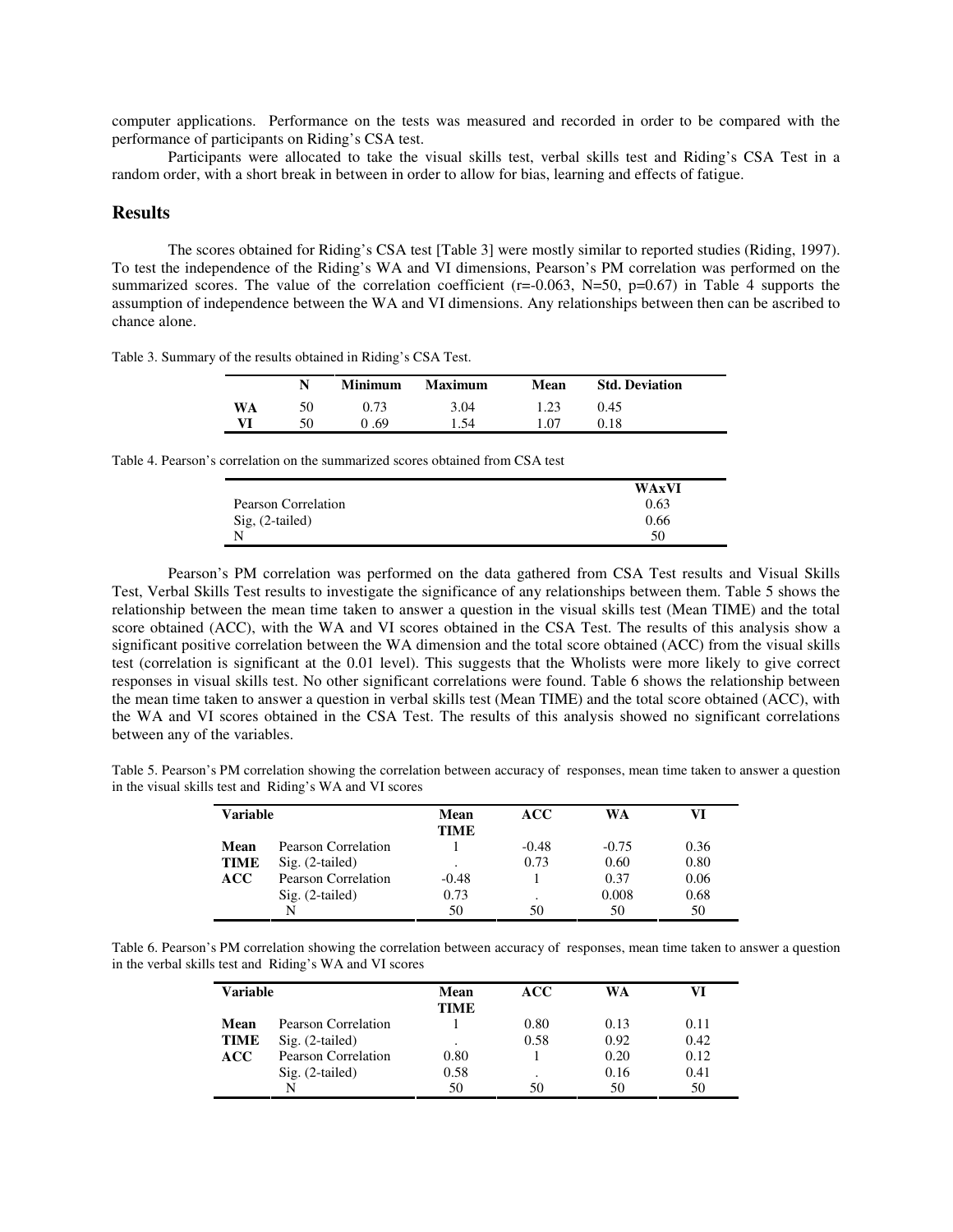Pearson's correlation was also performed on the variables identified for the visual and verbal skills tests and Riding's WA and VI dimensions. Table 7 presents the correlations found between some of the dependent variables of the Visual Skills Test and Riding's WA and VI dimensions. One-tailed statistics were used, as it was possible in all cases to predict a direction for the relationships found. Most values of the correlation coefficient were small. Only those correlations that were significant at 0.01 and 0.05 levels are given. Table 8 presents the correlations found between some of the dependent variables of the Visual Skills Test and Riding's WA and VI dimensions.

Table 7. Significance of correlations seen between performance of visual skills and Riding's WA and VI cognitive style dimensions

| Variable                                                             | WA   |         |      | VI      |
|----------------------------------------------------------------------|------|---------|------|---------|
|                                                                      | P    | R       | р    |         |
| Number of wrong responses                                            | 0.01 | $-0.38$ |      |         |
| Ability to remember the features of an image that is not present on  | 0.05 | 0.31    |      |         |
| the screen and answer some questions about it.                       |      |         |      |         |
| Ability to analyze graphical information                             | 0.05 | 0.32    |      |         |
| Ability to estimate a size of an image that is not present on screen |      |         | 0.05 | $-0.36$ |
| Ability to manipulate an image                                       | 0.05 | 0.29    | 0.05 | $-0.34$ |
| Number of correct responses to questions related to WA               | 0.05 | $-0.27$ |      |         |

Table 8**.** Significance of correlations seen between performance of verbal skills and Riding's WA and VI cognitive style dimensions

| <b>Variable</b>                                                                                                                        |   | WA |              |              |
|----------------------------------------------------------------------------------------------------------------------------------------|---|----|--------------|--------------|
|                                                                                                                                        | P | R  | P            |              |
| Time taken to recall the words from a list that has been presented on<br>the screen                                                    |   |    | 0.05         | 0.31         |
| Ability to recall the words from a list that has been listened<br>Time taken to recall the words from a list that has been listened to |   |    | 0.05<br>0.01 | 0.31<br>0.44 |

It is interesting to note that even significant differences were relatively small, with *r* in the region of 0.3; that the direction of correlations is sometimes difficult to explain and that many of the dependent variables relating to ability had no significant relationships with the WA or VI dimensions. Our interpretation of these findings is given in the discussion section of this paper.

An ANOVA was performed on the visual skills and verbal skills tests variables presented in Tables 1 and 2 to test for the significance of any differences observed for the dependent variables and participants grouped according to their scores along Riding's WA and VI dimensions.

Tables 9 and 10 present the results of ANOVA tests of the significance of any differences between the dependent variables and learners grouped according to their scores on the CSA test for visual and verbal skills respectively. Only one significant difference was found between the performance of Verbalisers and Imagers, or between Wholists and Analytics when they were divided into two groups at the midpoint. To allow for the effect of those classified as Intermediates (Riding, 1991a) the data was divided into three equal groups at appropriate points along each of Riding's WA and VI dimensions and the analysis repeated. Intermediate values were also removed from the data set and the remaining values were subjected to ANOVA to test for the significance of any difference in the means of the remaining extreme WAVI groups for all the dependent variables as before. With the middle values removed, some significant differences in the means were found  $(p<0.05)$ . Significant differences at the 0.1, 0.05 and 0.01 levels are shown in tables 9 and 10 below.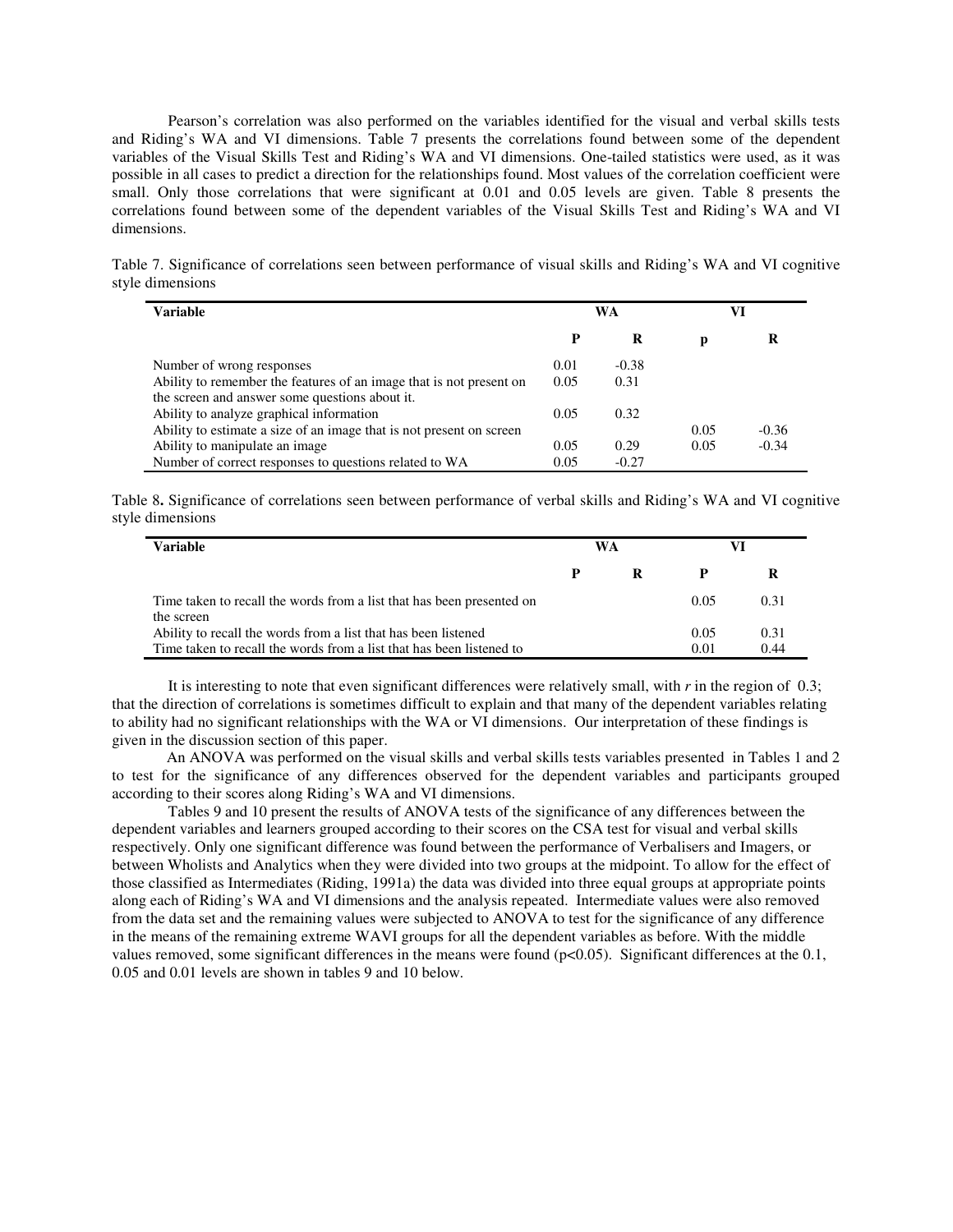Table 9. Significance of differences in visual skills for learners grouped according to their scores on the WA and VI dimensions  $\overline{\phantom{a}}$ 

| Variable                                                                                                                    |                        | WA          |             | VI          |             |             |  |
|-----------------------------------------------------------------------------------------------------------------------------|------------------------|-------------|-------------|-------------|-------------|-------------|--|
|                                                                                                                             | $\mathbf{2}$<br>groups | 3<br>Groups | Int.<br>rem | 2<br>Groups | 3<br>Groups | Int.<br>Rem |  |
| Number of correct responses                                                                                                 | 0.05                   | 0.1         | 0.05        |             |             |             |  |
| Number of wrong responses                                                                                                   | 0.05                   | 0.1         | 0.05        |             |             |             |  |
| Ability to remember the features of an<br>image that is not present on the screen and<br>answer some questions about it.    | 0.01                   |             | 0.05        |             |             |             |  |
| Time taken to remember the features of an<br>image that is not present on the screen and<br>answer some questions about it. | 0.05                   | 0.05        | 0.05        |             |             |             |  |
| Ability to estimate a size of an image that<br>is not present on screen                                                     |                        |             |             |             | 0.05        | 0.05        |  |
| Ability to analyze graphical information                                                                                    | 0.05                   | 0.05        | 0.05        |             |             |             |  |
| Ability to deal with verbal instructions                                                                                    | $0.05*$                |             | 0.1         |             |             |             |  |
| about an image present                                                                                                      |                        |             |             |             |             |             |  |
| Ability to manipulate an image                                                                                              | 0.01                   | 0.05        | 0.05        | 0.1         | 0.05        | 0.01        |  |
| Score of self reported WA questions                                                                                         | 0.05                   |             |             |             |             |             |  |
| Time taken to answer questions related to<br>WA dimension                                                                   | 0.1                    | $0.05*$     | 0.05        |             |             |             |  |
| Number of items recalled from the photo                                                                                     |                        |             |             |             | $0.05*$     | $0.05*$     |  |

\* = one-tailed

Table 10. Significance of differences in verbal skills for learners grouped according to their scores on the WA and VI dimensions ÷,

| <b>Variable</b>                                                                                                      |                          | <b>WA</b>   |             | VI                     |             |             |  |
|----------------------------------------------------------------------------------------------------------------------|--------------------------|-------------|-------------|------------------------|-------------|-------------|--|
|                                                                                                                      | $\overline{2}$<br>groups | 3<br>groups | Int.<br>rem | $\mathbf{2}$<br>Groups | 3<br>groups | Int.<br>Rem |  |
| Number of correct responses                                                                                          | 0.1                      |             |             |                        |             |             |  |
| Mean time taken for correct responses                                                                                |                          |             | 0.1         |                        |             |             |  |
| Number of wrong responses                                                                                            | 0.1                      | 0.1         |             |                        |             |             |  |
| Ability to read a passage and answer some<br>questions about it when the passage is not<br>present on the screen.    | 0.05                     |             |             |                        |             |             |  |
| Time taken to read a passage and answer<br>some questions about it when the passage<br>is not present on the screen. | 0.05                     | $0.05*$     | 0.05        |                        |             |             |  |
| Ability to complete sentences                                                                                        |                          |             | 0.1         |                        |             |             |  |
| Ability to find the synonyms of the given<br>words                                                                   | 0.1                      | 0.1         | 0.1         |                        |             |             |  |
| Time taken to find the synonyms of the<br>given words                                                                | 0.1                      |             | 0.1         |                        |             |             |  |
| Time taken to remember verbal<br>instructions that have been listened to                                             | 0.05                     | 0.1         | 0.05        |                        |             |             |  |
| Ability to recall the words from a list that                                                                         | 0.05                     |             | 0.05        | $0.05*$                | 0.1         | 0.1         |  |
| has been read<br>Time taken to recall the words from a list                                                          |                          |             |             | $0.05*$                | 0.05        | 0.05        |  |
| that has been read                                                                                                   |                          |             |             |                        |             |             |  |
| Ability to recall the words from a list that                                                                         |                          |             |             | $0.05*$                | 0.01        | 0.01        |  |
| has been listened to                                                                                                 |                          |             |             |                        |             |             |  |
| Tine taken to recall the words from a list                                                                           |                          |             |             |                        | 0.05        | 0.05        |  |
| that has been listened to                                                                                            |                          |             |             |                        |             |             |  |
| Analytical score                                                                                                     |                          | 0.05        |             |                        |             |             |  |

 $* =$  one-tailed

A factor analysis was performed on the results obtained from the study reported above in order to identify the most important factors required to undertake visual and verbal tasks in complex computer applications. The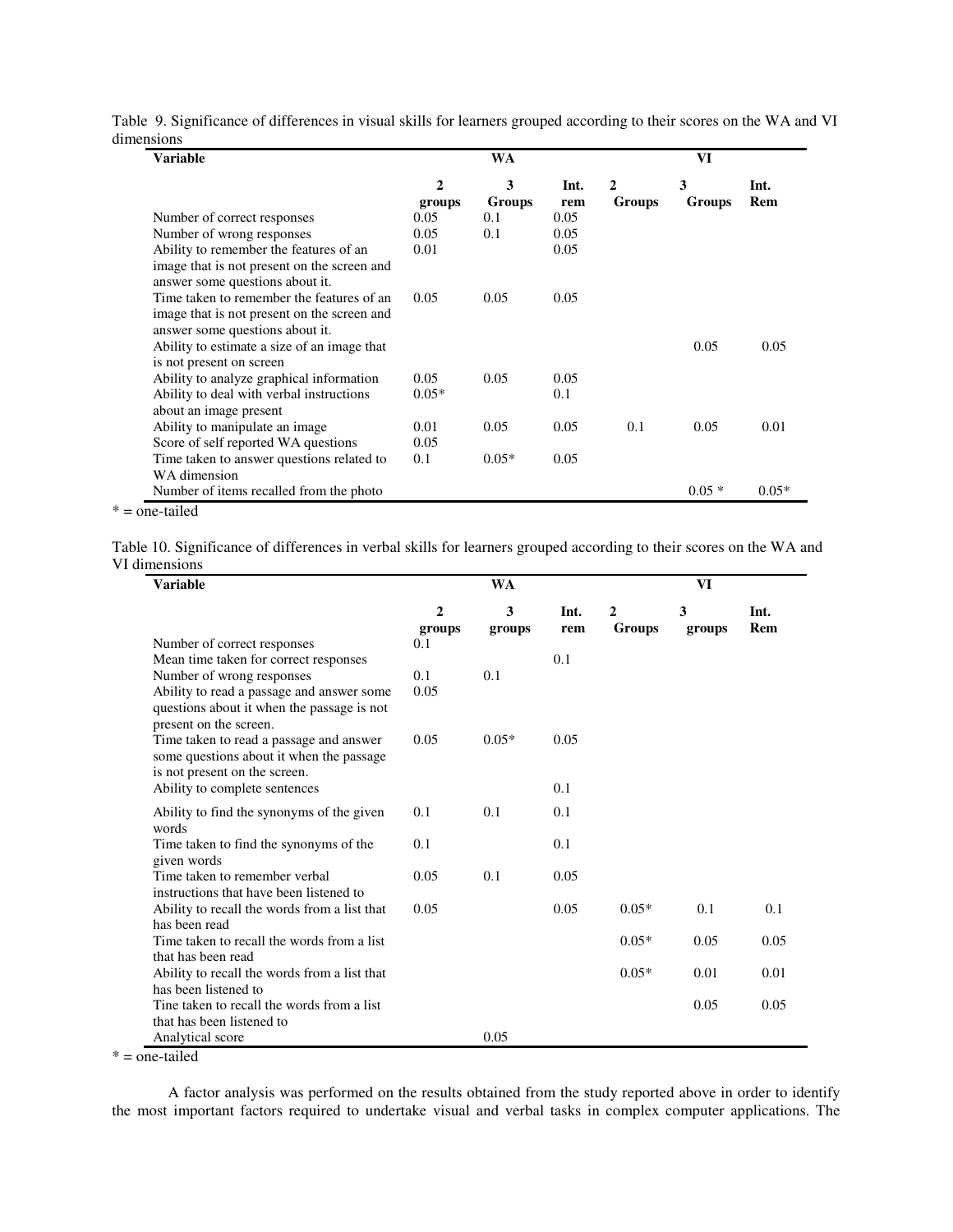results of this analysis are shown in Tables 11 and 12 for visual and verbal respectively. These tables present the factors with Eigen values greater than 1.0 for the skills identified. For each of the factors the more important skills (component >0.5) are reported. The validity of the factors identified for visual skills is 65% and for verbal skills 64%.

Table 11. Component Matrix relating to visual skills

| <b>Variable</b>                                                                        |              |              |      | Component        |         |      |
|----------------------------------------------------------------------------------------|--------------|--------------|------|------------------|---------|------|
|                                                                                        | 1            | $\mathbf{2}$ | 3    | $\boldsymbol{4}$ | 5       | 6    |
| Remember an image and compare with the<br>one seen earlier                             | .546         |              |      |                  |         |      |
| Compare an image with one present on the<br>screen at the same time                    | .608         |              |      |                  |         |      |
| Remember the features of an image that is<br>not present on the screen and answer some |              |              |      |                  |         |      |
| questions about it.<br>Analyze the information presented with a<br>graphical format    | .721         |              |      |                  |         |      |
| Ability to estimate a size of an image that<br>is not present on screen                |              | .659         |      |                  |         |      |
| Ability to manipulate an image.<br>Self reporting on VI approach                       |              | .661         |      |                  | $-.727$ |      |
| Strategy used for VI questions<br>Self reporting on WA                                 |              |              | .809 |                  |         | .563 |
| Number of items recalled in a photograph<br>Number of removed items recalled in a      | .664<br>.546 |              |      |                  |         |      |
| photograph<br>Noticing the items removed from a<br>photograph                          |              |              |      | .590             |         |      |

There were six important factors identified for the visual skills profile which are as follows:

- Factor 1: Analyzing the information given in image or graph format
- Factor 2: Predicting information based on an existing image
- Factor 3: Self reporting on WA dimension
- Factor 4: Recalling information about information seen earlier
- Factor 5: Self reporting VI preference
- Factor 6: Verbal-Imager strategy used

## Table 12. Component Matrix relating to verbal skills

| <b>Variable</b>                                                         | Component |      |      |                |  |  |
|-------------------------------------------------------------------------|-----------|------|------|----------------|--|--|
|                                                                         |           |      | 3    | $\overline{4}$ |  |  |
| Answering questions about a passage read                                | .667      |      | .818 |                |  |  |
| Answering questions about a passage listened to<br>Completing sentences |           |      | .690 | .760           |  |  |
| Finding the synonym of a given word                                     | .805      |      |      |                |  |  |
| Finding the antonym of a given word                                     | .877      |      |      |                |  |  |
| Answering analytical skill questions                                    |           | .637 |      |                |  |  |
| Recalling the words read                                                |           | .706 |      |                |  |  |
| Recalling the words listened to                                         |           | .742 |      |                |  |  |

Four important factors were identified for the verbal skills profile:

- Factor 1: Finding the synonyms and antonyms of the given word
- Factor 2: Analytical skills required to recall information
- Factor 3: Completing sentences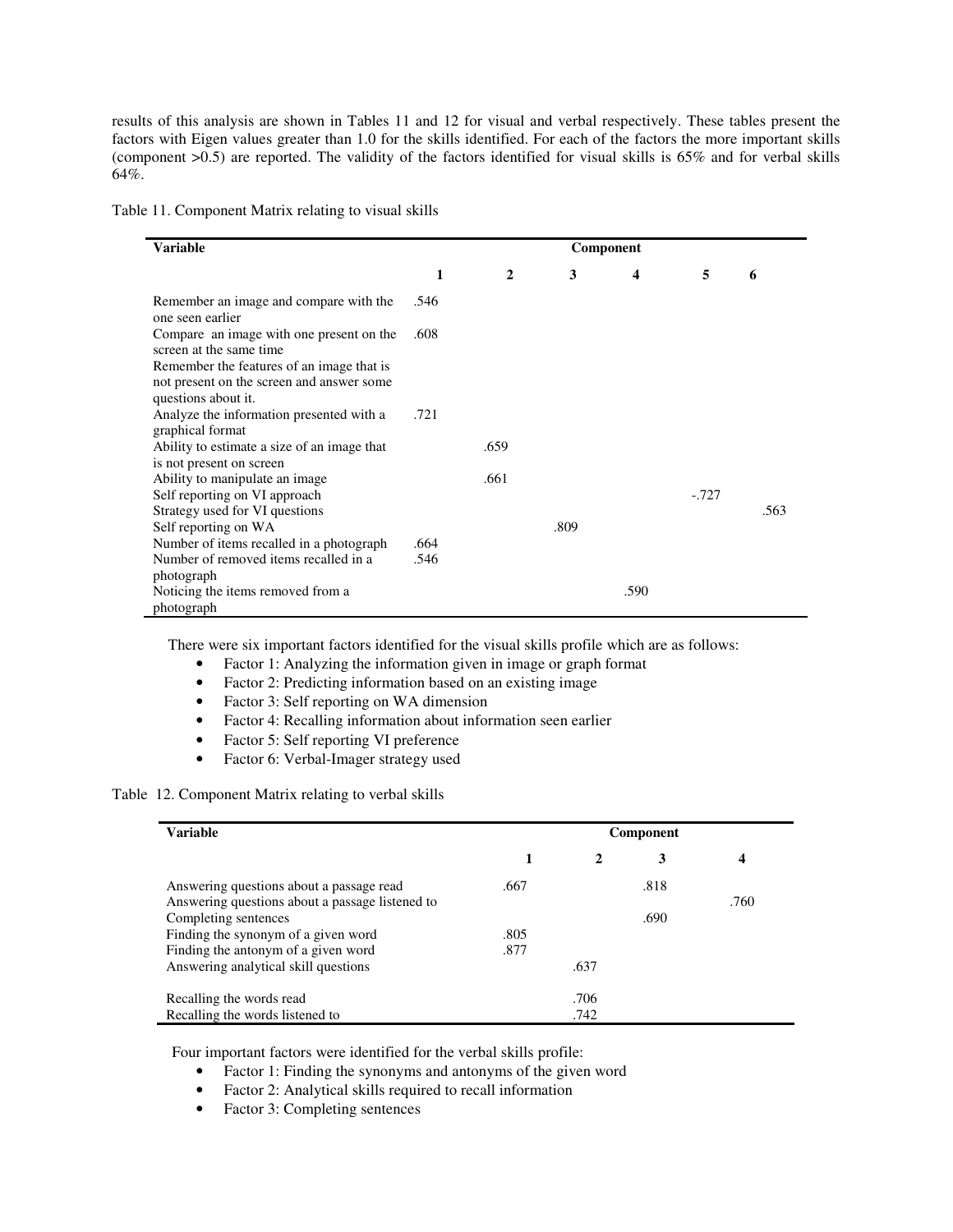• Factor 4: Ability to recall the information heard

More work will take place in future on the application of these verbal and visual skills factors, as these are likely to be important components of the psychological student model.

# **Discussion**

As learners take greater responsibility for their own learning, they require an increasingly complex range of skills in order to absorb information quickly from text, image, audio and video from multiple sources, often simultaneously. In this research the performances of learners on a set of important visual and verbal skills were related to a generally accepted measure of cognitive style, the CSA test. Cognitive and Learning styles are used extensively in education today to measure the abilities and preferences of learners. Based on such measures, the mode of presentation of information, the teaching style of academics and learning nature of environments are attended to. We have shown in this research that the complex skills required for learning with computers are not related to simple tests of cognitive style, such as Riding's CSA test. It is claimed that those learners classified as Verbalisers according to the CSA test find "speech and text easier than diagrams" and "learn best from verbal presentations". Imagers "learn best from visual displays" and "find pictures easier than words" (Riding, 1998). Although Riding's summary of the relationship between visual and verbal skills and CSA test scores is necessarily a generalization, the results suggest that it is at the very least an over-simplification and is not supported by the results of our study. We were able to provide evidence that Riding's WA dimension was related to the performance of verbal and visual skills. It was surprising however, that many skills that were expected to be performed better by a specific group (such as visual skills by imagers and verbal skills by verbalisers) were not found in this study. Indeed very few relationships were found between skill level and scores along the VI dimension. For this reason it is concluded that the VI dimension is not a useful or valid measure of the ability of learners in complex domains.

The failure of this study to support Riding's ideas is due to an important factor which the CSA test fails to address, that of context. Increasingly with web 2.0, personalized learning is becoming social learning and is being re-defined regularly by learners as new tools and new ideas arise. Barker and Barker (2002) discuss the need to include context in understanding what is meant by reliability and validity when assessing the results of learner evaluations undertaken with computer software. As a result of this study, it is argued that Riding's VI dimension may indeed be valid in simple cases, but when tasks get difficult and complex and have real contexts, it is not possible to relate real-word tasks to a single cognitive style dimension alone. There is also ample evidence in the literature for the interaction of the WA and VI dimensions in real-world tasks (Kozhevnikov et al., 2003, Peterson et al, 2003a). The WA and VI dimensions have consistently been shown to be independent in the CSA test, and in this study. Learning however is framed in an individual context that includes the application of a range of skills simultaneously. In real life tasks, the interpretation of information in various formats (such as pictorial and textual) is a multi-dimensional problem, involving analysis and manipulation of wholes and parts of images and situations that relate to them. Learning tasks involving analysis of information have become increasingly complex and will likely increase in their complexity.

The visual and verbal skills profiles described in this study are based on the skills identified from the literature and are measured directly in the verbal and visual skills tests we developed. The factor analysis reported in the results section was able to identifying important components that we suggest will be useful in a psychological student model suitable for complex learning tasks. Six visual factors and four verbal factors were identified that might be included in the model. Based on the earlier work (Barker et al., 2002) language skills are also likely to be useful in the model and can be measured by locating the general level of a learner's language, based on the type of words used and their basic grammar (Barker et al., 1999). The research reported here also identified Riding's WA dimension as a likely inclusion in this student model. Indeed it was found to be a more useful measure than the VI dimension for inclusion in the model. The student model reported in this study therefore consists of the 6 visual and 4 verbal factors identified a measure of basic language ability and Riding's WA dimension.

We are currently engaged in implementing our student model in a computer information system requiring the application of a large number of verbal and visual skills in order to locate, organize and report on information held in a range of formats and modalities on computer E-Learning systems. We will investigate efficient ways of obtaining values for the components of our student model and also how we might configure the presentation of information and the help provided to learners based on the settings of their individual student models. In the next stage of this research we will move from measuring verbal and visual skills as our independent variable to measuring learning. We will then relate this to our student model. This is a difficult and exciting challenge.